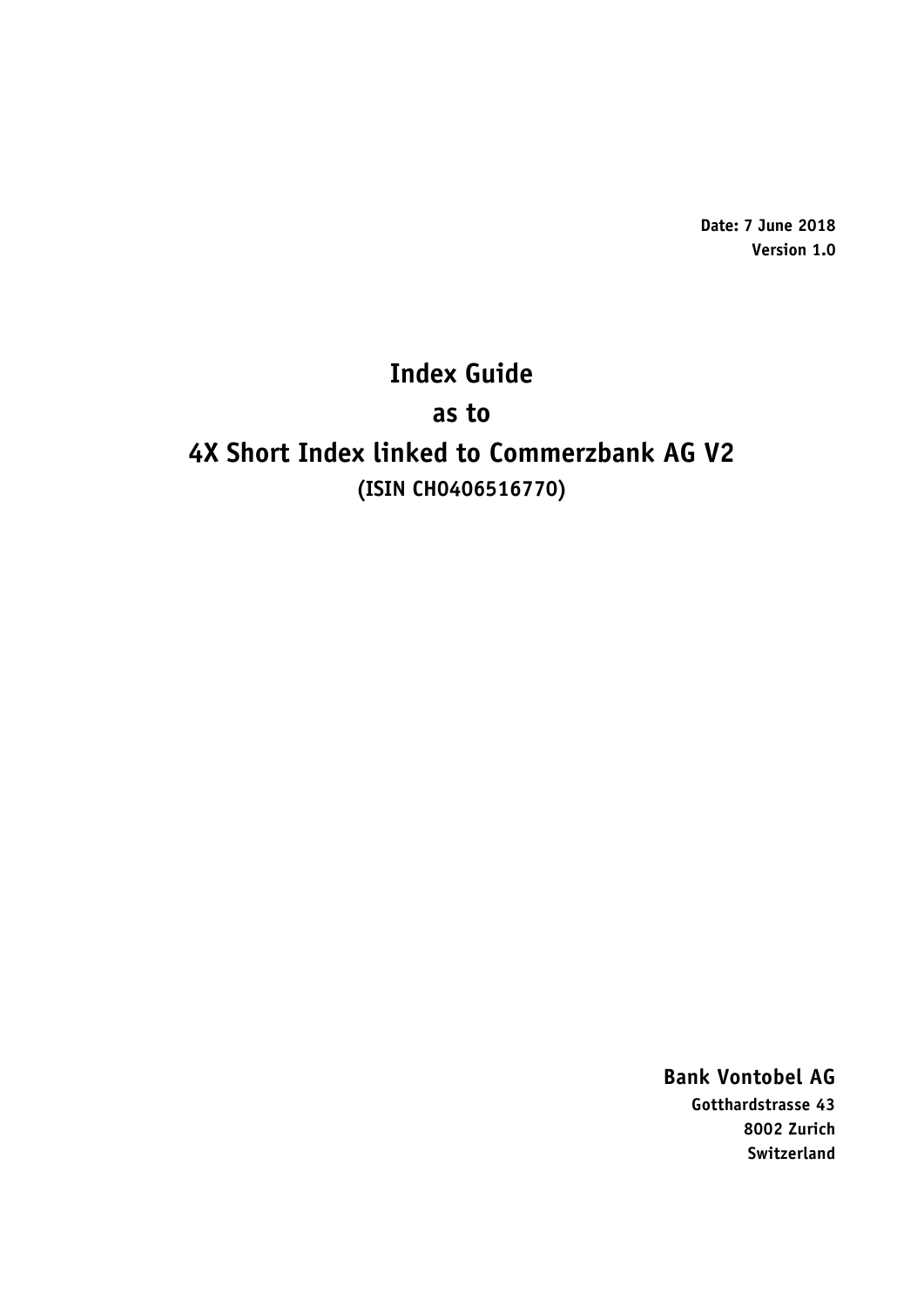This Index Guide describes the composition and calculation of the *Factor Index* specified below. The *Index Calculation Agent* makes the Index Guide available on the *Information Page*. The Index Guide constitutes the basis for calculating and publishing the *Factor Index*.

| Index Name:           | 4X Short Index linked to Commerzbank AG V2 (the "Factor Index")                         |
|-----------------------|-----------------------------------------------------------------------------------------|
| Reference Instrument: | Commerzbank AG                                                                          |
|                       | Index Calculation Agent: Bank Vontobel AG, Gotthardstrasse 43, 8002 Zurich, Switzerland |
| Information Page:     | https://indices.vontobel.com                                                            |
| ISIN:                 | CH0406516770                                                                            |
| Valor:                | 40651677                                                                                |
| WKN:                  | A2GG3E                                                                                  |

This Index is part of the family of Vontobel Leveraged Long and Short indices ("**Factor Indices**").

## **The Factor Indices are not recognized financial indices but are customized indices conceived by Bank Vontobel AG in its capacity as Index Calculation Agent, their sole function being to act as underlying for a certain type of security (so-called Factor Certificates).**

The Index Calculation Agent will perform the calculation and composition of the Factor Index with the utmost care. However, the Index Calculation Agent does not guarantee that the calculation of the indices or of any other parameters required for the composition and calculation, as in accordance with this Index Guide, will be free from error.

Decisions on the manner and method of calculation and composition of its indices are made by the Index Calculation Agent in good faith and based on its best knowledge available. The Index Calculation Agent is neither liable for any damages nor any losses resulting from or associated with the said decisions.

The Index Calculation Agent accepts no liability whatsoever towards third parties for associated direct or indirect damages, resulting from or associated with an inaccurate or erroneous calculation of the indices or any other parameters. Without prejudice to any potential obligations vis-à-vis licensees, the Index Calculation Agent is under no obligation towards third parties, including investors and/or financial intermediaries, to indicate any mistakes or errors related to the Index.

The indices of the Index Calculation Agent do not constitute a recommendation to undertake an investment. In particular, the composition, calculation and publication of the indices are neither to constitute a representation or a warranty nor an opinion on the part of the Index Calculation Agent with regard to the purchase or sale of an index constituents or any financial instrument relating to such index.

The Index and the index family constitute the intellectual property of Bank Vontobel AG, Gotthardstrasse 43, 8002 Zurich, Switzerland, which reserves any and all rights in this respect.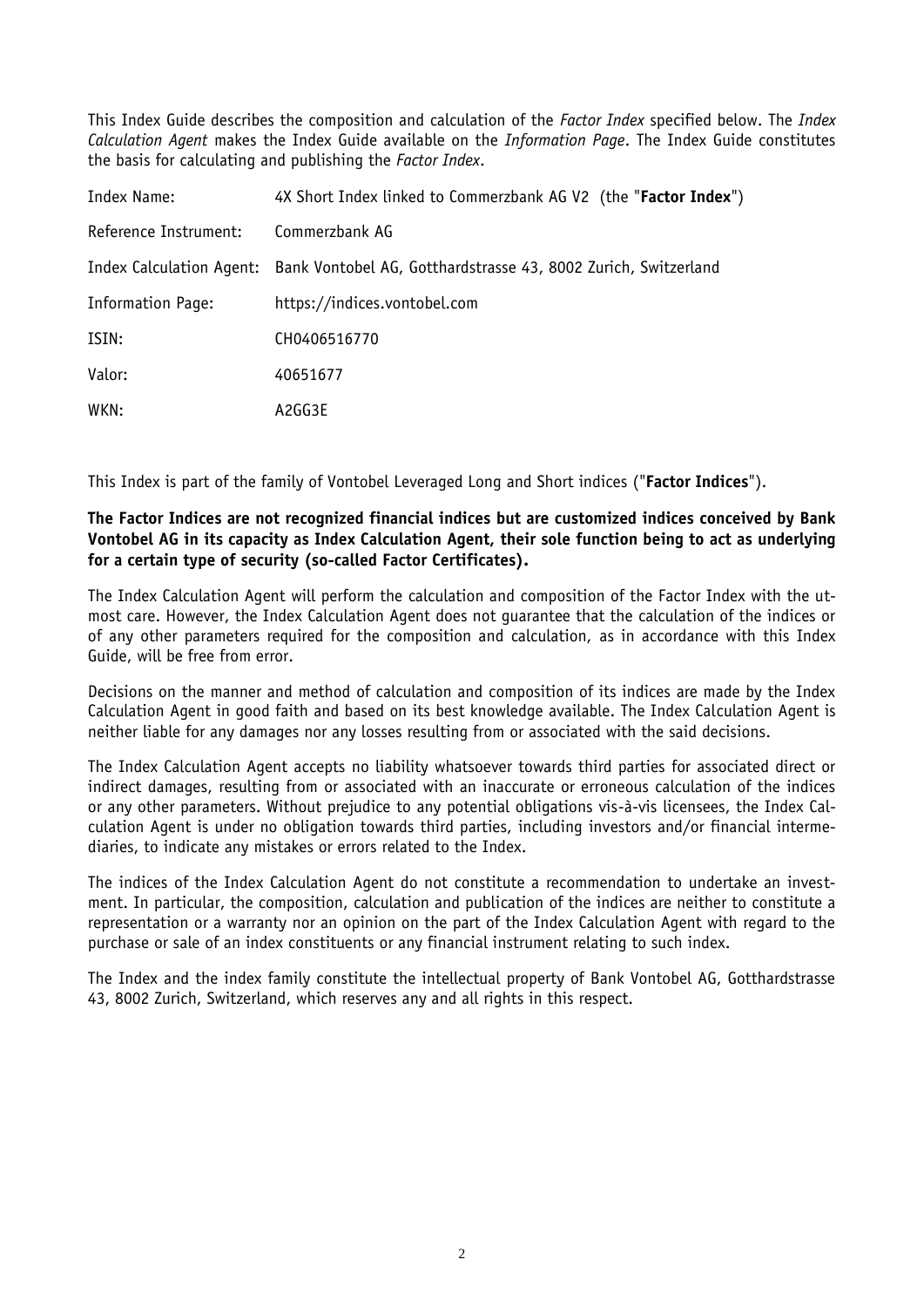# **A) Index description**

The *Factor Index* reflects price movements in the *Reference Instrument* with a leverage factor of 4. A decrease in the price of the *Reference Instrument* since the most recent calculation of an *Index Closing Value* results in a positive change in the *Factor Index* as compared to the previous price of the *Factor Index* and vice versa. The *Factor Index* therefore replicates a "short" strategy.

The *Factor Index* consists of a leverage component and a financing component.

#### *Leverage component*

The leverage component inversely tracks an investment in the *Reference Instrument*, whereby movements in the price of the *Reference Instrument* are multiplied by the *Leverage* (factor). This leverage effect occurs with either positive or negative movements in the *Reference Instrument*, having a disproportionate effect on the value of the *Factor Index*.

For example (leaving aside the financing component):

- An increase in the price of the *Reference Instrument* (as compared to the most recent *Valuation Price* of the *Reference Instrument*) by 2% results in an decrease in the *Factor Index* by 4 x 2%;
- A decrease in the price of the *Reference Instrument* (as compared to the most recent *Valuation Price* of the *Reference Instrument*) by 2% results in an increase in the *Factor Index* by 4 x 2%.

### *Financing component*

The financing component emulates the income and expenses that would arise from acquiring the *Reference Instrument*, selling it and investing the proceeds at the risk-free rate. Additionally, a fee charged by the *Index Calculation Agent* for the calculation and administration of the *Factor Index* is added (*Index Fee* which reduces the value of the index).

If the acquisition costs and the *Index Fee* exceed the interest income based on the relevant *Interest Rate* on a particular day, the value of the *Factor Index* is reduced on such day.

# **B) Index definitions**

The definitions below shall apply for the purposes of this index description.

"**Adjustment Date**" means the first *Index Calculation Day* of each calendar month.

"**Extraordinary Adjustment Event**" means any of the following events as they relate to the *Reference Instrument*:

- (a) capital increase by way of the issue of new shares in return for contributions in cash or in kind with the grant of a subscription right, capital increase from retained earnings, issue of securities with option or conversion rights into shares, distribution of special dividends, share split, subdivision, consolidation or reclassification of the shares;
- (b) spin-off of a division of the company in such a manner that a new independent company is created or the division is absorbed by a third company;
- (c) probable or definitive cessation of stock exchange trading in the shares as a result of a merger by absorption or new company formation or takeover of the company of the underlying by another company;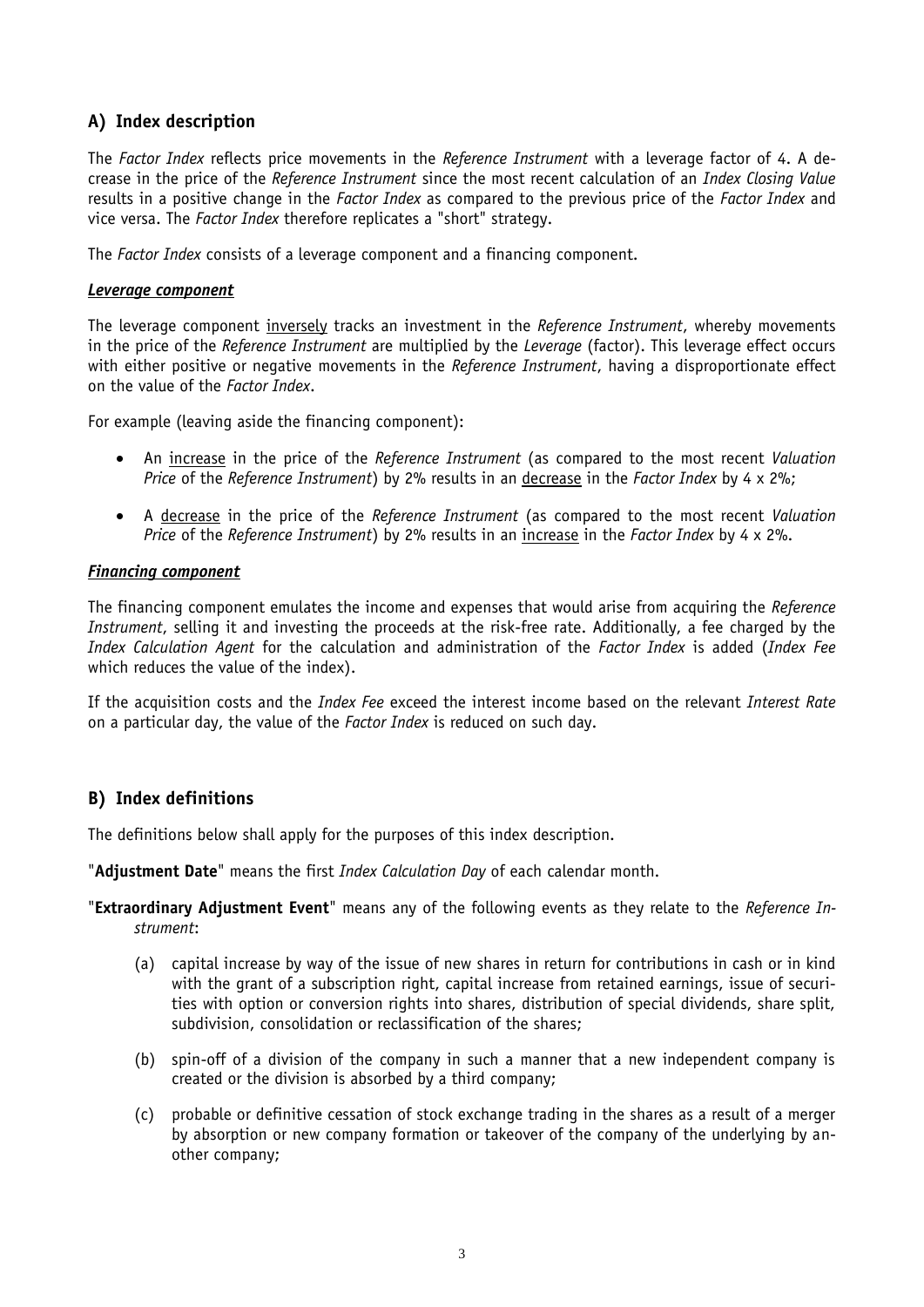(d) any other event which the *Index Calculation Agent* may at its reasonable discretion deem to have a comparable or similar impact on the calculation of the *Factor Index* in the event no adjustment were to be made;

*In case of securities representing shares(ADRs/GDRs) as the Reference Instrument, the following provisions (e) to (h) shall additionally apply:*

- (e) modification of the terms and conditions of the securities representing shares by their issuers;
- (f) cessation of the stock exchange quotation of the securities representing shares or of the shares underlying them;
- (g) insolvency of the issuer of the securities representing shares;
- (h) end of the term of the securities representing shares as a result of termination by the issuer of the securities representing shares.

In case of securities representing shares (ADRs/GDRs) and other dividend-bearing securities (e.g. profit participation rights, participation certificates) as the *Reference Instrument* the provisions specified under (a) to (c) shall apply *mutatis mutandis* with respect to the *Reference Instrument* and the issuing company.

- "**Valuation Price**" of the *Reference Instrument* for an *Index Calculation Day* is subject to an *Extraordinary Adjustment* to the calculation of the index in accordance with section D) – the closing price of the *Reference Instrument*, as determined and published for that day by the *Reference Exchange*. If an *Index Calculation Day* falls on a day which is not a *Trading Day*, the *Valuation Price* of the immediately preceding *Index Calculation Day* shall continue to apply. If no *Valuation Price* for the *Reference Instrument* is determined or published on a *Trading Day*, the *Index Calculation Agent* shall determine the *Valuation Price* of the *Reference Instrument* for that day on the basis of the most recent prices set for the *Reference Instrument* at its due discretion.
- "**Dividend**" shall mean the dividend of the company, exclusive of which the *Reference Instrument* is traded on the *Reference Exchange* on the *Ex-dividend Day*.
- "**Dividend Tax Factor**" shall be 1.0 on the *Index Start Date*. The *Index Calculation Agent* may change the *Dividend Tax Factor* at its due discretion on any *Index Calculation Day* with prospective effect if the relevant tax law applicable to the *Index Calculation Agent* changes, resulting in a change in the amount of the – after tax – *Dividend* virtually accruing to it.
- "**Ex-Dividend Date**" means the *Trading Day* on which the *Reference Instrument* trades "ex-dividend" on the *Reference Exchange*.
- "**Financing Spread**" reflects the current annual costs for acquiring the *Reference Instrument* as at the *Index Calculation Day* via a securities lending and repurchase ("repo") transaction.

The *Financing Spread* on the *Index Start Date* corresponds to the *Initial Financing Spread*. The *Index Calculation Agent* then adjusts the "**Current Financing Spread**" in its due discretion on each *Adjustment Date* to reflect current market conditions and publishes it in accordance with section E) of this index description. The adjusted *Financing Spread* shall apply immediately as from the relevant *Adjustment Date*.

#### "**Initial Financing Spread**" is 0.4% per annum.

"**Trading Day**" means every day on which the *Reference Instrument* is traded on the *Reference Exchange*.

"**Leverage**" is -4. It describes the impact that a change in the price of the *Reference Instrument* has on the relevant *Factor Index*. The negative sign for the *Leverage* indicates that the Short *Factor Index* par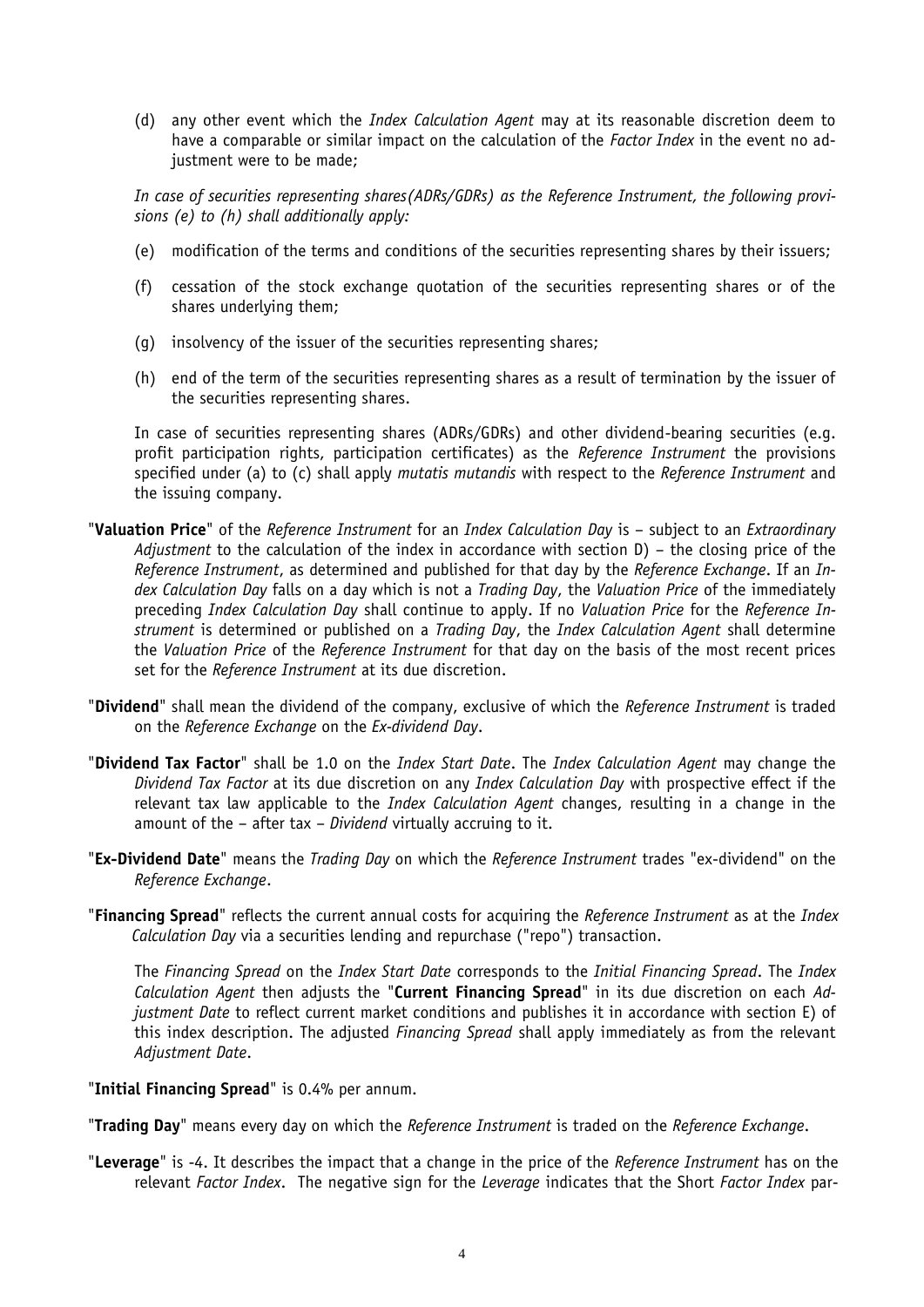ticipates inversely in the performance of the *Reference Instrument*.

"**Index Calculation Agent**" means Bank Vontobel AG, Gotthardstrasse 43, 8002 Zurich, Switzerland.

"**Index Calculation Day**" means every day from Monday to Friday.

- "**Index Fee**" is 1.0% per annum. The *Index Fee* is charged each calendar day, beginning as of the *Index Start Date*. It is calculated on the basis of a 360-day year and the most recently calculated *Index Closing Value*.
- "**Index Closing Value**" is calculated for each *Index Calculation Day* by the *Index Calculation Agent* in accordance with section C) 1) of this index description on the basis of the *Valuation Price* of the *Reference Instrument* for this *Index Calculation Day* and published in accordance with section E) of this index description.

"**Index Start Date**" means 05.03.2018.

"**Index Start Value**" is 1'000 index points and represents the Index Closing Value on Index Calculation Day T=0 for the purposes of calculating the index in accordance with C).

"**Index Currency**" means EUR.

"**Information Page**" means https://indices.vontobel.com.

"**Reference Instrument Price**" corresponds at any time during the trading period on the *Reference Exchange* to the price of the *Reference Instrument* on the *Reference Exchange*, as determined by the *Index Calculation Agent*.

"**Reference Exchange**" means XETRA.

"**Reference Instrument**" means Commerzbank AG.

| Bearer Share                                            |
|---------------------------------------------------------|
| EUR                                                     |
| Commerzbank AG, Kaiserplatz, DE-60261 Frankfurt am Main |
| DE000CBK1001                                            |
| CBK GY Equity                                           |
|                                                         |

"**Barrier**" is 21%. It indicates the maximum permitted positive change in price of the *Reference Instrument*  compared to its most recent *Valuation Price* before an *Intraday Index Adjustment* takes place.

#### "**Derivatives Exchange**" means Eurex.

#### "**Interest Rate**" means EONIA.

EONIA (Euro Over Night Index Average) is a weighted average interest rate for overnight interbank money calculated act/360 by the European Central Bank since 4 January 1999 on the basis of effective turnover.

If the *Interest Rate* is not set or published on an *Index Calculation Day*, the *Interest Rate* applied on the immediately preceding *Index Calculation Day* is used to calculate the index in accordance with section C).

If the *Interest Rate* has neither been set nor published for ten consecutive *Index Calculation Days*, the *Index Calculation Agent* has the right and obligation to stipulate in its reasonable discretion an alternative relevant *Interest Rate* which has functions comparable to the previous *Interest Rate*.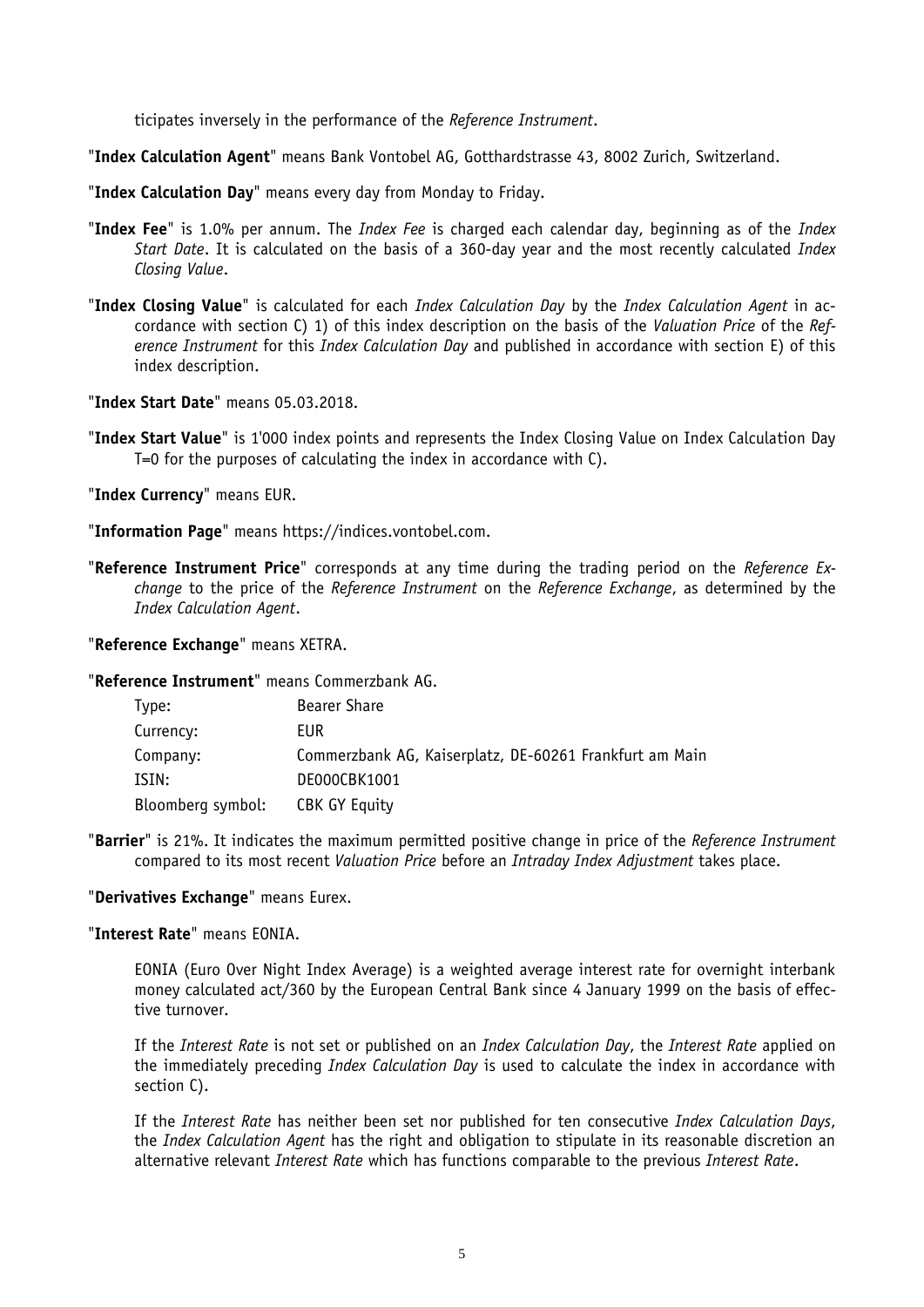#### **C) Index calculation**

The *Factor Index* shall be calculated for the first time on the *Index Start Date*. The initial level of the index on the *Index Start Date* corresponds to the *Index Start Value*. The respective current index level is calculated by the *Index Calculation Agent* on a continuous basis during the trading period of the *Reference Instrument* on the *Reference Exchange* on each *Index Calculation Day*, rounded to two decimal places and published in accordance with section E).

One index point corresponds to one unit of the *Index Currency*.

### **C) 1) Index formula**

The *Factor Index* is calculated for each time t during an *Index Calculation Day* T in accordance with the following formula:

$$
IDX_{t} = IDX_{T-1} \times \left\{ 1 + L \times \left( \frac{R_{t} + divf \times div}{R_{T-1}} - 1 \right) + \left[ (1 - L) \times IR_{T-1} + L \times FS_{T} - IG \right] \times \frac{d}{360} \right\}
$$
  
leverage component

where:

| T.         | $=$               | current Index Calculation Day                                                                                                    |
|------------|-------------------|----------------------------------------------------------------------------------------------------------------------------------|
| $IDX_t$    |                   | = Index Value at time t on Index Calculation Day T                                                                               |
|            |                   | $IDX_{T-1}$ = Index Closing Value on Index Calculation Day T-1 which immediately precedes the<br>current Index Calculation Day T |
| L.         | $=$               | Leverage (Factor): -4                                                                                                            |
| $R_t$      | $=$               | Reference Instrument Price at time t                                                                                             |
| $R_{T-1}$  | $=$               | Valuation Price on Index Calculation Day T-1                                                                                     |
| divf       | $=$               | Dividend Tax Factor                                                                                                              |
| div        | $=$               | Dividend on Index Calculation Day T. This amount is 0, except on the Ex-Dividend<br>Date                                         |
| $IR_{T-1}$ | $=$               | Interest Rate on Index Calculation Day T-1                                                                                       |
| $FS_T$     | $\qquad \qquad =$ | Financing Spread on Index Calculation Day T                                                                                      |
| IG         | $=$               | Index Fee                                                                                                                        |
| d          | $=$               | Number of calendar days between Index Calculation Days T-1 and T                                                                 |

## **C) 2) Intraday Index Adjustment**

If at time s on *Index Calculation Day* T the *Reference Instrument Price* (on an *Ex-Dividend Date*, plus *Dividend* multiplied by the *Dividend Tax Factor:*  $R_{_S} + div f \times div$  ) <u>exceeds</u> the most recent *Valuation Price* of the *Reference Instrument* by more than 21% (*Barrier*), an "**Intraday Index Adjustment**" takes place, simulating a new day:

s = T, i.e.  $IDX_{T-1}$  (new) =  $IDX_s$  $R_{T-1}$  (new) =  $R_{T-1}$  (old) x 1.21 – divf x div  $d = 0$ 

A new *Valuation Price* valid after time s (R<sub>T-1</sub> (new)) is calculated by multiplying the previous *Valuation Price* (R<sub>T-1</sub> (old)) by 1.21. If *Index Calculation Day* T is an *Ex-Dividend Date*, the net dividend shall be deducted.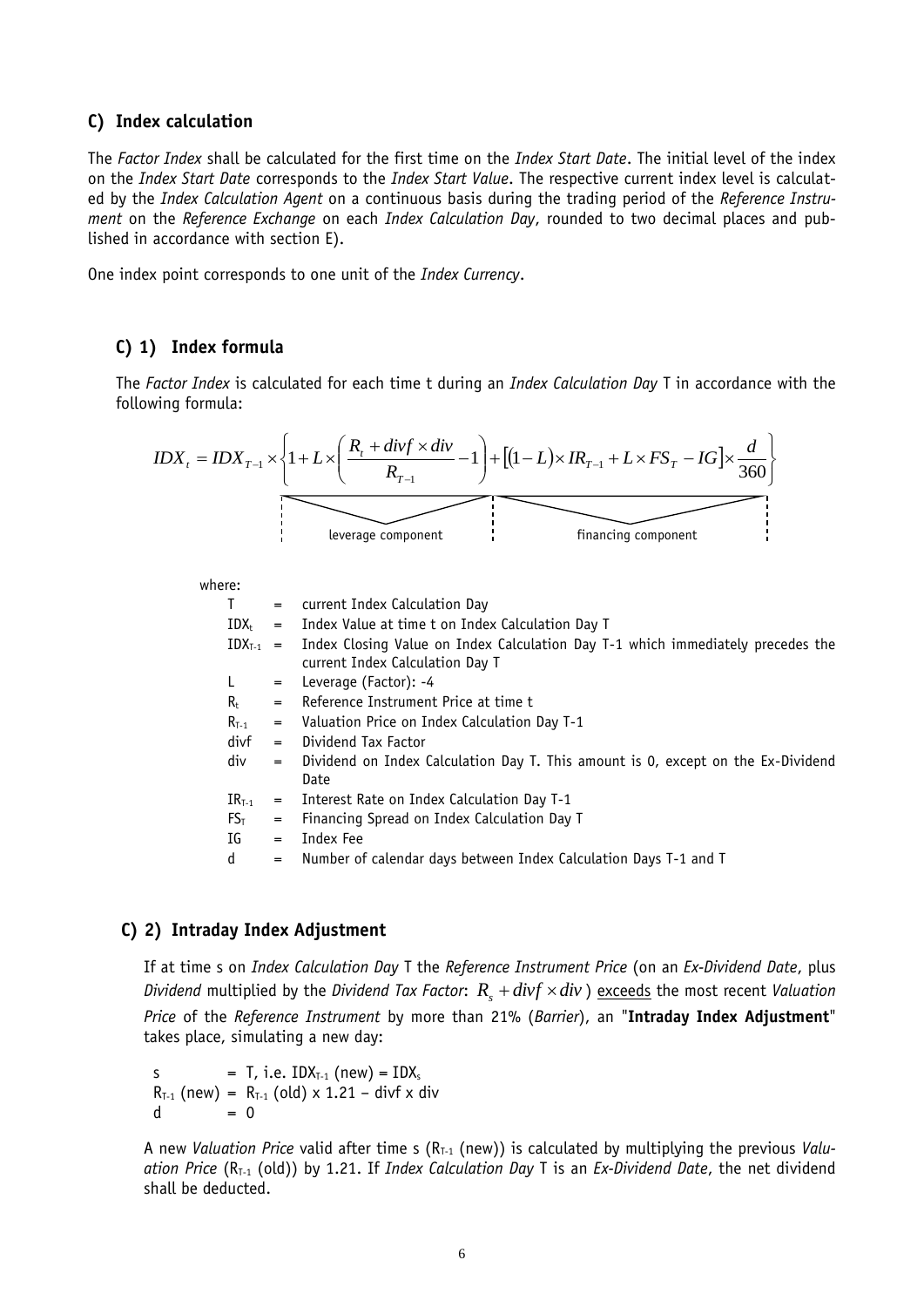If the *Index Calculation Day* T is an *Ex-dividend Day* the newly simulated *Index Calculation Day* shall no longer be treated as *Ex-Dividend Date*, i.e. *Dividend* and *Dividend Tax Factor* shall not be considered in the index calculation in section C) 1) on such simulated *Index Calculation Day*.

The *financing component* remains unchanged. No additional costs are incurred for the newly simulated day.

## **D) Extraordinary adjustment of the index calculation**

In the event of an *Extraordinary Adjustment Event* occurring in relation to the *Reference Instrument*, the *Index Calculation Agent* will adjust the index calculation on the *Reference Date* (as defined below). The *Index Calculation Agent* will – to the extent possible – endeavor to calculate the leverage component as if no *Extraordinary Adjustment Event* had occurred.

The *Index Calculation Agent* will generally modify the index calculation by correcting at its due discretion the relevant *Valuation Price* for the *Reference Instrument* on *Index Calculation Day* T-1 on the *Reference Date*, in order to factor into the index calculation the adjustments made on the *Derivatives Exchange* for futures and options linked to the *Reference Instrument* traded there.

The *Index Calculation Agent* may adapt the Index Calculation in some other manner if it deems this necessary in its due discretion in order to account for differences between this *Factor Index* and the futures and options traded on the *Derivatives Exchange*. Such adjustments may in particular relate to the *Reference Instrument* being replaced by a basket of shares, securities representing shares or other dividend-bearing securities or in the event of a merger by an appropriate number of shares, securities representing shares or other dividend-bearing securities issued by the absorbing or newly formed company and where necessary stipulating a different Reference Exchange, Derivatives Exchange and Reference Instrument Price.

The list of *Extraordinary Adjustment Events* listed in section B) is not exhaustive. A deciding factor is whether the *Derivatives Exchange* considers it expedient to adjust the contract size, an underlying or involving the relevant *Reference Exchange* which determines the price of the *Reference Instrument*. If neither futures nor options linked to the *Reference Instrument* are traded on the *Derivatives Exchange*, the adjustment shall be made in such a manner in which the *Derivatives Exchange* would do so if corresponding futures or options were traded there. If doubts arise in this event relating to the application of the modification rules of the *Derivatives Exchange*, the *Index Calculation Agent* shall decide such questions in its reasonable discretion. The rules and regulations of the *Derivatives Exchange* shall apply in addition to the provisions set out above.

In the event that the company issuing the *Reference Instrument* underlying the *Factor Index* is liquidated or if insolvency, winding-up or similar proceedings are instituted against the assets of the company or if the possibility that such proceedings will be initiated becomes known, the price of the *Reference Instrument* will continue to be factored into the index calculation for as long as the price of the *Reference Instrument* continues to be determined on the *Reference Exchange*. However, if pricing in such a case is temporarily or permanently suspended, the leverage component shall remain unchanged and the index level will be determined solely on the basis of the other components of the index formula.

"**Reference Date**" within the meaning of this index description means the first *Index Calculation Day* on which the relevant futures or options are traded on the *Derivatives Exchange* after taking the adjustment into account, or would be so traded if corresponding futures or options were traded on the *Derivatives Exchange*.

Adjustments relating to the *Factor Index* and all other measures taken under this section will be published by the *Index Calculation Agent* in accordance with section E).